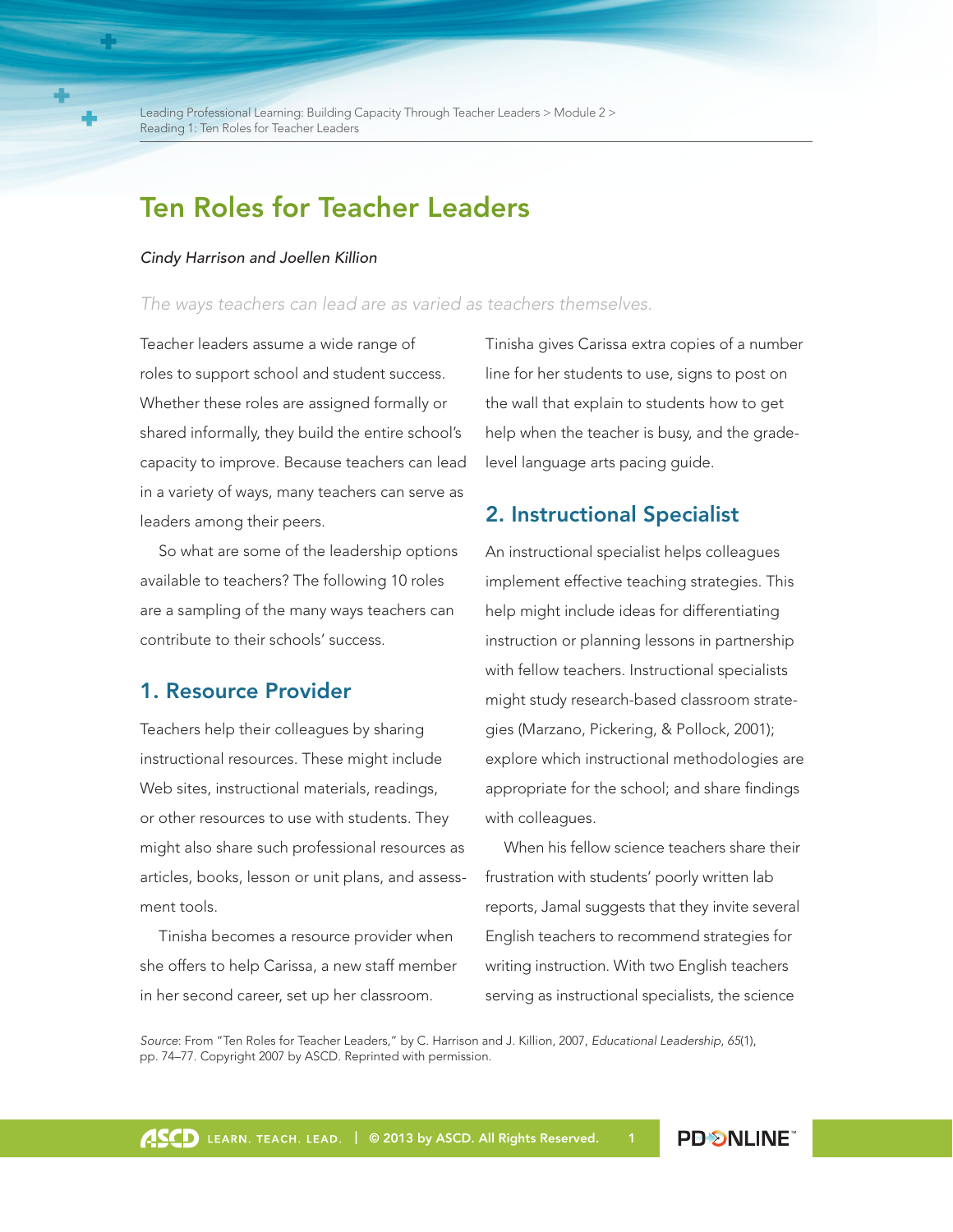teachers examine a number of lab reports together and identify strengths and weaknesses. The English teachers share strategies they use in their classes to improve students' writing.

## 3. Curriculum Specialist

Understanding content standards, how various components of the curriculum link together, and how to use the curriculum in planning instruction and assessment is essential to ensuring consistent curriculum implementation throughout a school. Curriculum specialists lead teachers to agree on standards, follow the adopted curriculum, use common pacing charts, and develop shared assessments.

Tracy, the world studies team leader, works with the five language arts and five social studies teachers in her school. Using standards in English and social studies as their guides, the team members agree to increase the consistency in their classroom curriculums and administer common assessments. Tracy suggests that the team develop a common understanding of the standards and agrees to facilitate the development and analysis of common quarterly assessments.

### 4. Classroom Supporter

Classroom supporters work inside classrooms to help teachers implement new ideas, often

by demonstrating a lesson, coteaching, or observing and giving feedback. Blase and Blase (2006) found that consultation with peers enhanced teachers' self-efficacy (teachers' belief in their own abilities and capacity to successfully solve teaching and learning problems) as they reflected on practice and grew together, and it also encouraged a bias for action (improvement through collaboration) on the part of teachers (p. 22).

Marcia asks Yolanda for classroom support in implementing nonlinguistic representation strategies, such as graphic organizers, manipulatives, and kinesthetic activities (Marzano et al., 2001). Yolanda agrees to plan and teach a lesson with Marcia that integrates several relevant strategies. They ask the principal for two half-days of professional release time, one for learning more about the strategy and planning a lesson together, and the other for coteaching the lesson to Marcia's students and discussing it afterward.

### 5. Learning Facilitator

Facilitating professional learning opportunities among staff members is another role for teacher leaders. When teachers learn with and from one another, they can focus on what most directly improves student learning. Their professional learning becomes more relevant,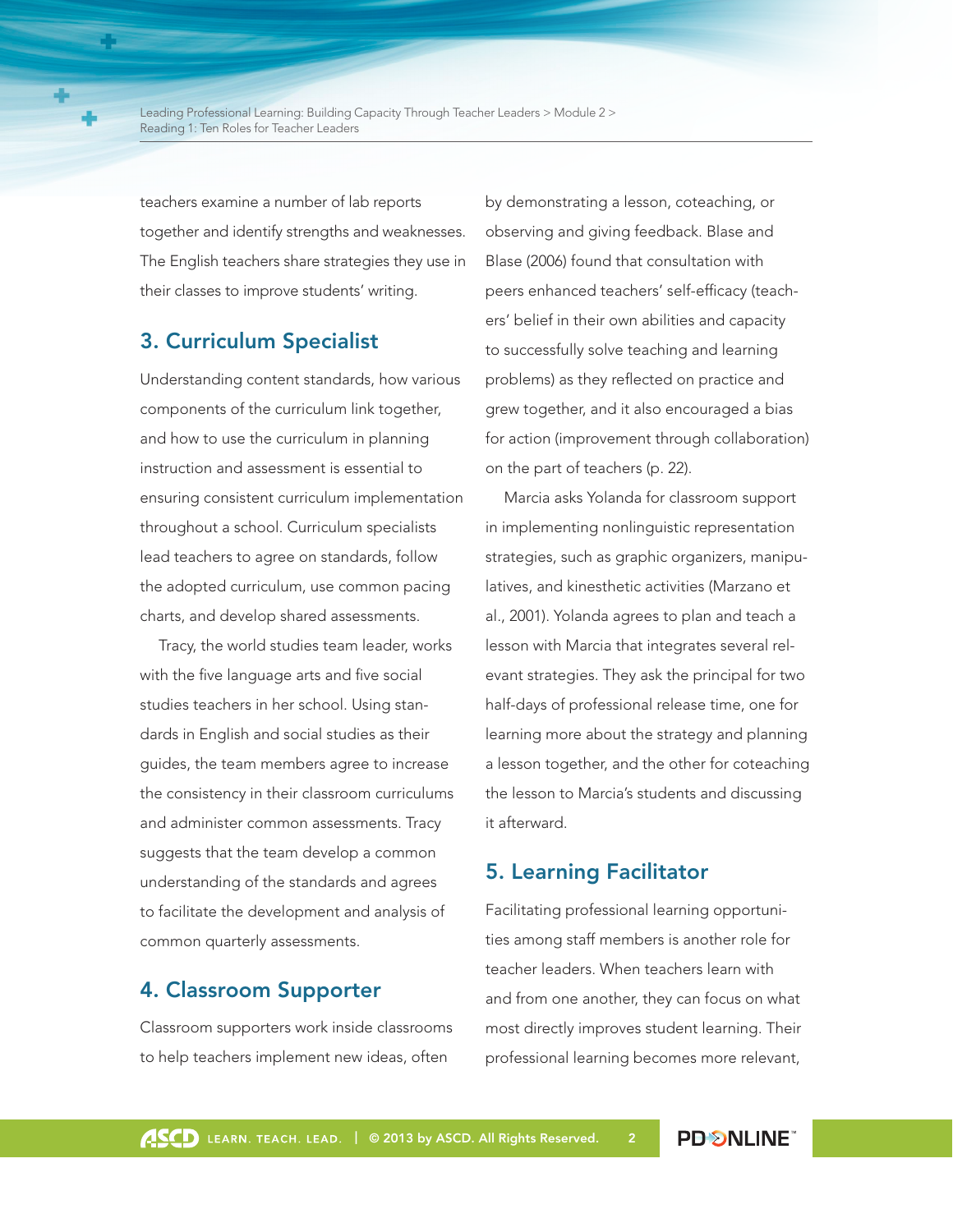focused on teachers' classroom work, and aligned to fill gaps in student learning. Such communities of learning can break the norms of isolation present in many schools.

Frank facilitates the school's professional development committee and serves as the committee's language arts representative. Together, teachers plan the year's professional development program using a backmapping model (Killion, 2001). This model begins with identifying student learning needs, teachers' current level of knowledge and skills in the target areas, and types of learning opportunities that different groups of teachers need. The committee can then develop and implement a professional development plan on the basis of their findings.

#### 6. Mentor

Serving as a mentor for novice teachers is a common role for teacher leaders. Mentors serve as role models; acclimate new teachers to a new school; and advise new teachers about instruction, curriculum, procedure, practices, and politics. Being a mentor takes a great deal of time and expertise and makes a significant contribution to the development of a new professional.

Ming is a successful teacher in her own 1st grade classroom, but she has not assumed a

leadership role in the school. The principal asks her to mentor her new teammate, a brand-new teacher and a recent immigrant from the Philippines. Ming prepares by participating in the district's three-day training on mentoring. Her role as a mentor will not only include helping her teammate negotiate the district, school, and classroom, but will also include acclimating her colleague to the community. Ming feels proud as she watches her teammate develop into an accomplished teacher.

### 7. School Leader

Being a school leader means serving on a committee, such as a school improvement team; acting as a grade-level or department chair; supporting school initiatives; or representing the school on community or district task forces or committees. A school leader shares the vision of the school, aligns his or her professional goals with those of the school and district, and shares responsibility for the success of the school as a whole.

Joshua, staff sponsor of the student council, offers to help the principal engage students in the school improvement planning process. The school improvement team plans to revise its nearly 10-year-old vision and wants to ensure that students' voices are included in the process. Joshua arranges a daylong meeting for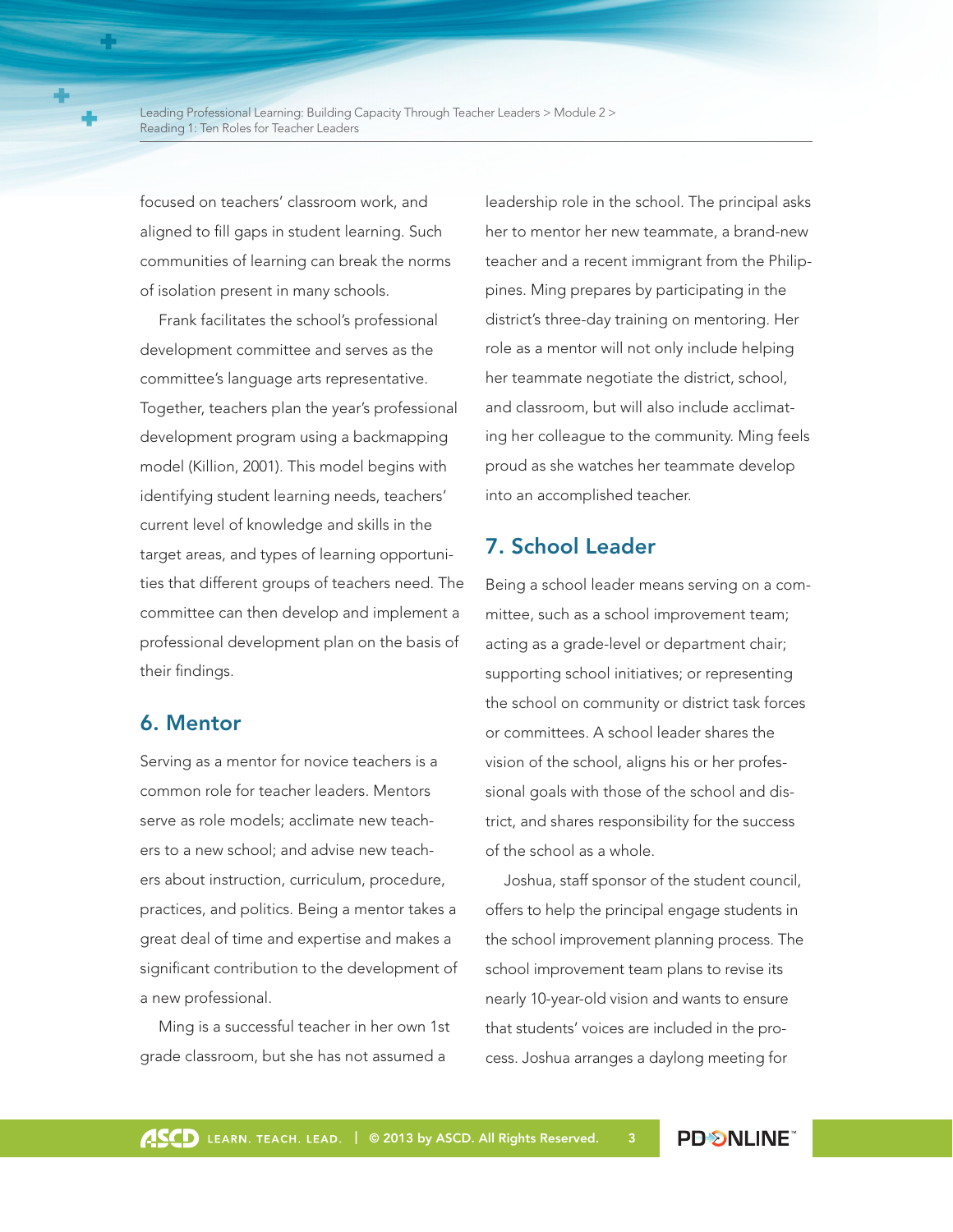10 staff members and 10 students who represent various views of the school experience, from non-attenders to grade-level presidents. Joshua works with the school improvement team facilitator to ensure that the activities planned for the meeting are appropriate for students so that students will actively participate.

## 8. Data Coach

Although teachers have access to a great deal of data, they do not often use that data to drive classroom instruction. Teacher leaders can lead conversations that engage their peers in analyzing and using this information to strengthen instruction.

Carol, the 10th grade language arts team leader, facilitates a team of her colleagues as they look at the results of the most recent writing sample, a teacher-designed assessment given to all incoming 10th grade students. Carol guides teachers as they discuss strengths and weaknesses of students' writing performance as a group, as individuals, by classrooms, and in disaggregated clusters by race, gender, and previous school. They then plan instruction on the basis of this data.

### 9. Catalyst for Change

Teacher leaders can also be catalysts for change, visionaries who are "never content with the status quo but rather always looking for a better way" (Larner, 2004, p. 32). Teachers who take on the catalyst role feel secure in their own work and have a strong commitment to continual improvement. They pose questions to generate analysis of student learning.

In a faculty meeting, Larry expresses a concern that teachers may be treating some students differently from others. Students who come to him for extra assistance have shared their perspectives, and Larry wants teachers to know what students are saying. As his colleagues discuss reasons for low student achievement, Larry challenges them to explore data about the relationship between race and discipline referrals in the school. When teachers begin to point fingers at students, he encourages them to examine how they can change their instructional practices to improve student engagement and achievement.

### 10. Learner

Among the most important roles teacher leaders assume is that of learner. Learners model continual improvement, demonstrate lifelong learning, and use what they learn to help all students achieve.

Manuela, the school's new bilingual teacher, is a voracious learner. At every team or faculty meeting, she identifies something new that